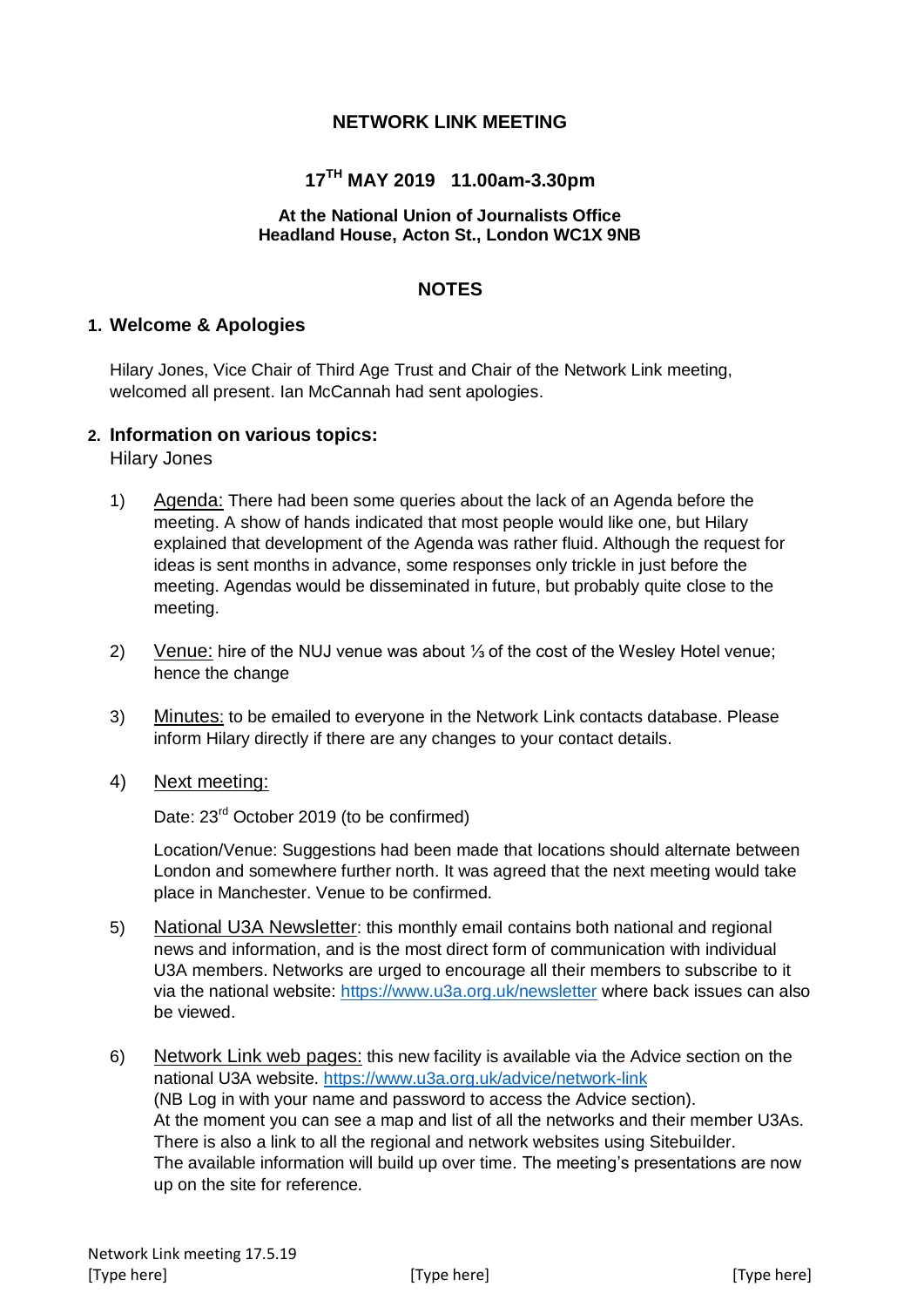- 7) Networking Publicity Flyer: at the last Network Link meeting, various options were discussed for a flyer to be produced by National Office to highlight the benefits of networking and encourage more U3As to participate in networks. Feedback was requested by Auriol Ainley (Regional Trustee, West Midlands) who offered to design a new flyer. Very little feedback was received, but a post-card has been produced which will be available at the national Conference and through the Online Shop.
- 8) Various leaflets: the following leaflets were available as handouts at the meeting:
	- a. [Tea with Barbara:](https://u3asites.org.uk/files/s/saxon-shore/docs/teawithbarbaraappeal.pdf) leaflet produced by former national Chair, Barbara Lewis, about her appeal fund for the support of U3A start-ups.
	- b. [U3A Robots Constructors' Challenge:](https://u3asites.org.uk/cannock-chase/page/92257) flyer describing the new competitive initiative for those interested in the construction of small robots.
	- c. [Social Prescribing:](https://www.u3a.org.uk/resources/shop/Social-Prescribing-Leaflet-File-Download-p138646058) flyer advertising U3As as partners in social prescribing initiatives. Available from the U3A Online Shop

# **3. Presentation on various topics:**

Sam Mauger, CEO of Third Age Trust

Sam gave an update on a number of topics that people had wanted to know about.

- 1) Constitutions: National Office has developed the following model constitutions:
	- a. Unincorporated Association: Most U3As fall into this category in which legal capacity is vested in a collection of people (Trustees). The previous edition (2012) was updated in 2018 to include the new Object Clause with a wider definition of education, including social activities, plus some other clauses agreed with the Charity Commission (CC). The new model is lodged with the CC. It has been available since January for new U3As, and will be available for all U3As in the Advice section of the national U3A website soon. Also relevant to Scotland and N. Ireland. Check with Sam before submitting constitutional changes to the CC.
	- b. Charitable Incorporated Association [previously Charity Limited by Guarantee]: This makes the U3A into a legal entity, a corporate body with legal capacity to do many things in its own name and contracts don't depend on individual Trustees. Examples: to employ paid staff; deliver charitable services under contractual agreements; enter into commercial contracts; own freehold or leasehold land or property. Scottish model being finalised. Not yet available for N. Ireland.
	- c. Networks: A model constitution was being developed for networks and would be available soon. The idea was to include things that networks would like e.g. access to the Beacon licence; Public liability insurance certificate.
	- d. Charity Commission Scheme to change the Object Clause: 744 U3As are on the scheme, and about 200 are not yet decided or complete. Because the CC is short of staff, changes are taking a long time.

When changing Terms of Office in a constitution, it is possible for officers to serve the balance of time or must they re-start from 0.

2) Use of Trust logo: the U3A logo is becoming useful to private companies for advertising, and there have been some incidents of misappropriation abroad. The Trust has therefore registered both the logo and the term 'U3A' in the UK for protection.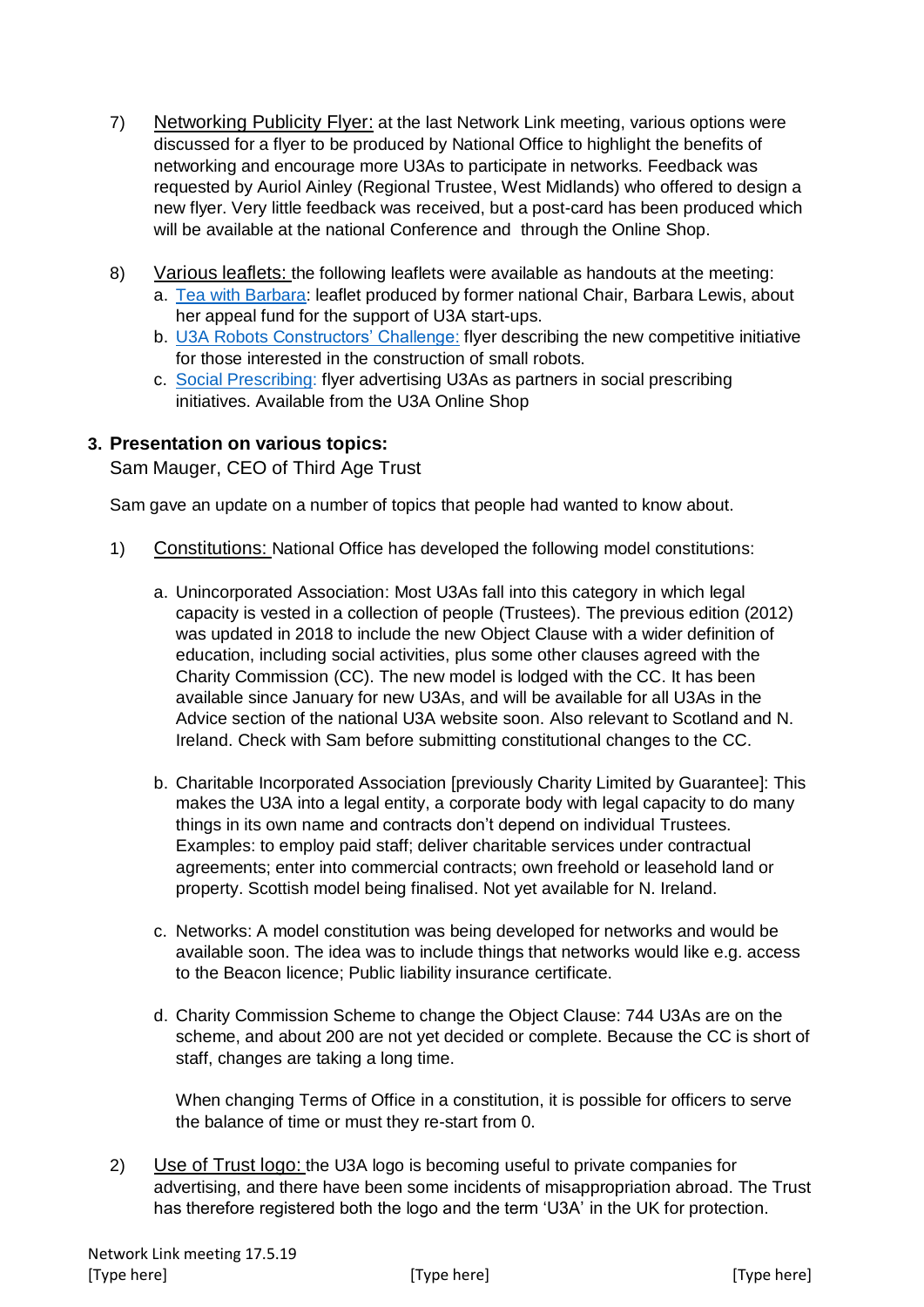Networks are not part of the Trust structure, but National Office was producing a document for use by networks to provide evidence of formal association, enabling networks to use the Trust logo. Variations on Trust logo by individual U3As or networks to be discussed later.

There would also be a licence that could be signed by networks with constitutions, enabling them to undertake joint ventures with the Trust.

- 3) Beacon upgrade: Sam gave a short history of Beacon to date. Initially developed by John Franklin of Cheltenham U3A and adapted by a few overworked volunteers. John then gave the Trust a licence allowing the software to be further developed and adapted for a wider range of applications. Adam Walton was appointed to work on software development with the Beacon Working Group comprising the NEC + U3A members. There have been 3 reports on consultations, and tenders are to be invited in the Autumn. The new system is to be piloted with U3As in the spring. A team of 50 Trust volunteers have be trained to help with installation and training. Further information about Beacon is available under Resources on the website.
- 4) Learning Resources update: The U3A Resource Centre has included a sizeable but underused lending library of DVDs on various subjects as well as U3A resources such as reports of Shared Learning Projects and other research.

The Resource Centre is being upgraded. Subject Advisers have been consulted about the resources they require. The DVD collection is being assessed and updated, and there is a move toward acquiring and developing and more digitised resources to be made accessible via the U3A national website. Individual U3A members are invited to recommend resources.

The work is being driven by The Learning Working Group, one of the three working groups involved in the Trust's Development Plan. Questions/suggestions to: Sal Cooke, Chairman [sal.cooke@u3a.org.uk](mailto:sal.cooke@u3a.org.uk) 07872 943933 or Doreen Raine: [doreen.raine@outlook.com](mailto:doreen.raine@outlook.com)

## **4. Trust Volunteers and Workshops:**

Sophie Wellings, National Advice & Volunteering Manager

## 1) Trust Volunteers

There are currently about 270 Trust Volunteers listed in the database, undertaking various support roles for U3As such as

- Start-ups
- Trouble shooting
- Beacon
- Subject Advisers
- Research Ambassadors
- Shared Learning Project Coordinators
- Training workshops
- Events (e.g. Summer Schools)
- Communications (Liz Drury needs help with internal and external comms)
- National Office support

Sophie said she was looking to expand the number of roles.

Regional Support Volunteers provide support to Regional Trustees. The induction is slightly different. Regional volunteers may also have other Trust volunteer roles.

Eleanor Hazlewood had been hired as the new Volunteers Officer.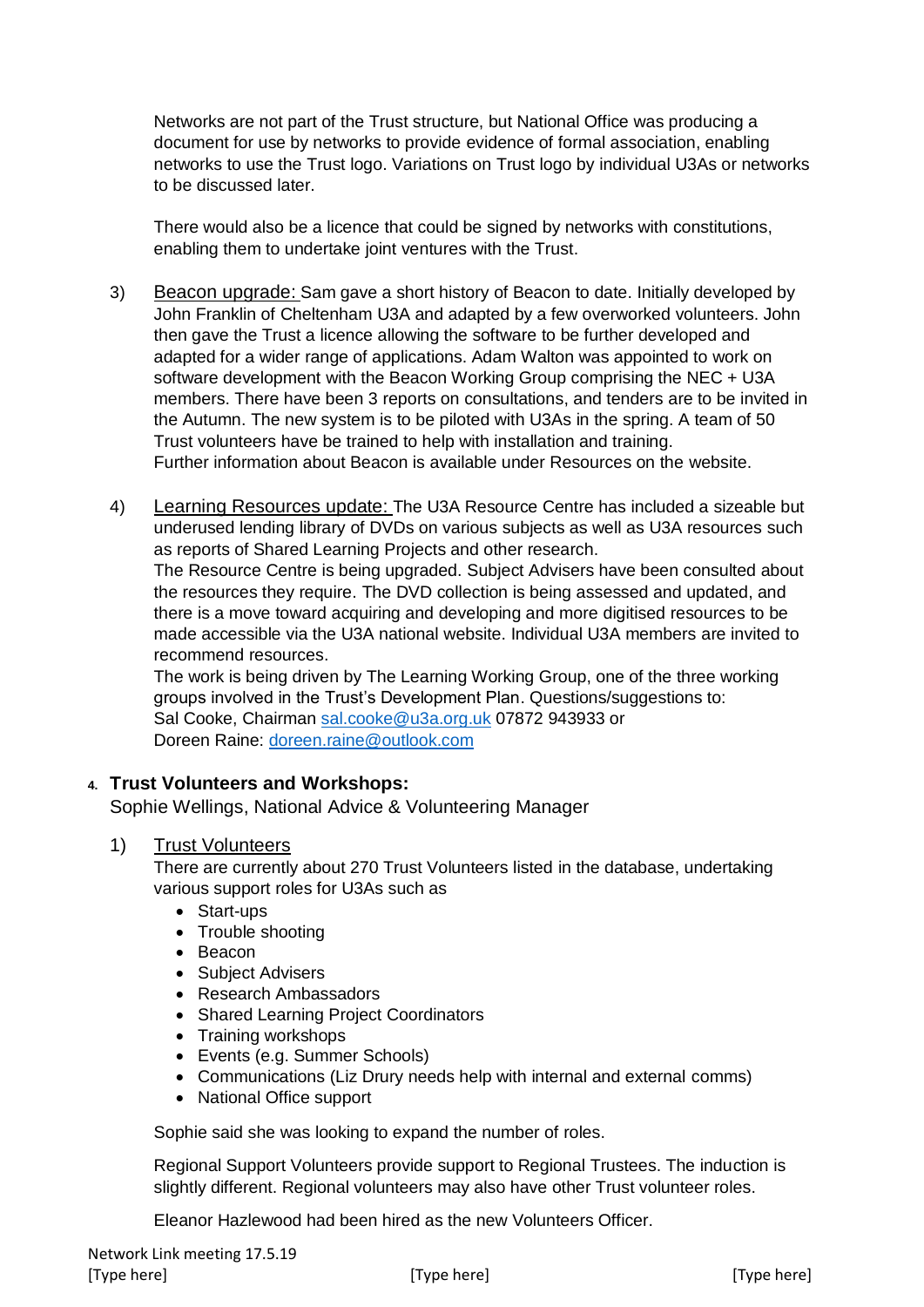To enquire about support from any volunteers, contact National Office or your Regional Trustee.

In order to improve the support and value of Trust Volunteers, the Trust was planning to participate in the Investors in Volunteers programme. It takes about 12 months to achieve the quality kitemark.<https://iiv.investinginvolunteers.org.uk/>,

## 2) National Workshops

The list of national workshops is available online via the Events page of the U3A national website. The workshops are run by Trust volunteers. They are very popular but maximum capacity 50 people. There are about 2 per month. Anyone can suggest a new topic. Evaluations are read in detail and suggested improvements taken seriously.

A new development being considered is the 2-hr 'Bite-Size' training session that could be integrated into a network meeting. Topics are various.

All national workshops are funded from Sophie Wellings' budget, not the budgets of Regional Trustees. They are free of charge to attendees. Anyone can request a national workshop in their area. One- or two- weeks' priority may be granted to a regional booking to give local U3A members priority booking, but otherwise they are open to all U3A members.

# **5. Research Network:**

1) Overview: Carole Chapman, National Coordinator of Research Ambassadors & Research Coordinators. [carolecpc99999@googlemail.com](mailto:carolecpc99999@googlemail.com)

Carole gave an overview of what is meant by research/enquiry-led learning in U3A, and the support provided by the Research Network at national, regional and local levels. Advice and support at regional level is provided by Research Ambassadors and SLP Coordinators, who are Trust Volunteers. Research Coordinators support projects at local levels (networks and individual U3As). Key resources mentioned were the guide [Getting Involved in Research](https://www.u3a.org.uk/documents/documents/resources/subjects-1/research/1015-research-guide) (available free of charge from the Online Shop) and the [U3A National Research Database](https://u3aresearch.org.uk/) recording a large variety of projects. For contact details and further information see the Research Network pages under Resources on the national website :<https://www.u3a.org.uk/resources/u3a-research>

2) Shared Learning Projects: Jennifer Simpson, National Shared Learning Project Coordinator. [jdsimpson057@gmail.com](mailto:jdsimpson057@gmail.com)

The SLP format of enquiry-led learning was developed back in 2002, and there have been many such projects conducted on a huge variety of topics. The general format involves a team of U3A members from different U3As, exploring a specific topic, proposed by a U3A or by an institution (such as a museum, gallery, stately home or university) and normally there is a set time span and a practical outcome that is beneficial to the community. SLPs are particularly valuable for a Network as it is a way of bringing a Network together. The Wales Coastline and Borders Celebration SLP was an example of bringing a large region together using a single theme that all members could take part in. Jennifer mentioned three ongoing SLPs offering opportunities at a national level:

- The Cary Ellison talent scout --theatre programme collection
- What will become of our High Streets?
- Chartist women researching the women who bought shares in the Chartist Lottery.

**2022** will be a special year: 40 years of U3A in the UK and 20 years of SLPs All networks were urged to develop projects on a theme of 40 years.